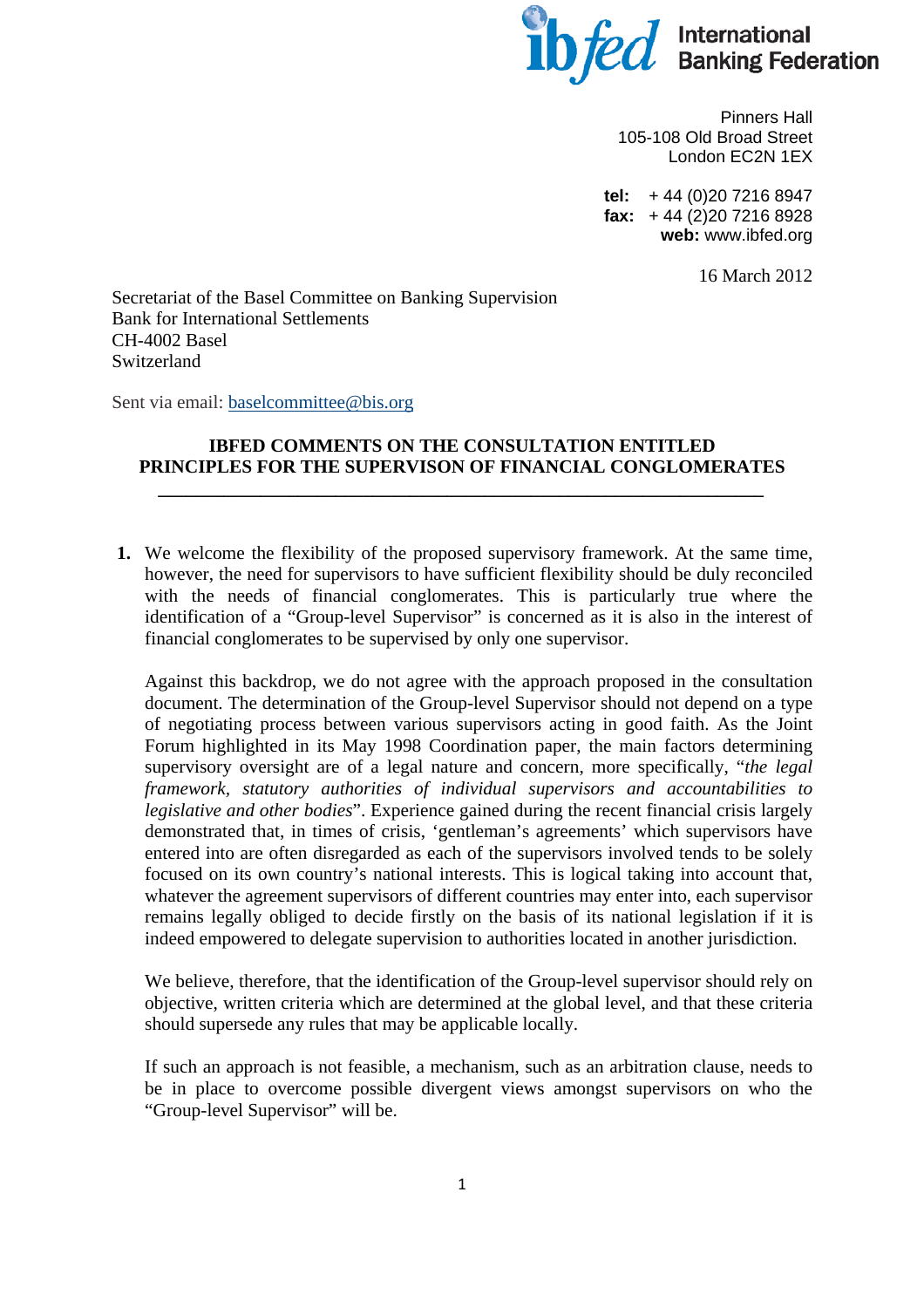**2.** The consultation paper starts with making a clear distinction between the supervisory responsibilities. The responsibility of the Group-level Supervisor is to focus on grouplevel supervision and to facilitate coordination whilst the other supervisors are responsible for the specific regulated components. We agree that such an approach is sound and appropriate.

However, the distinction becomes blurred as the document continues. The Section on Corporate Governance, in particular, refers to "supervisors" only and, therefore, restrains from specifying any allocation of responsibilities. We believe that the final version of the paper should be more explicit: responsibility for the corporate governance of the financial conglomerate as a whole should exclusively lie with the Group-level supervisor – taking into account that the legal entity supervisors remain responsible for corporate governance arrangements which apply to the legal entities.

There are many other instances where the consultation paper fails to clearly allocate the appropriate responsibilities. This is not likely to foster effective supervision, particularly keeping in mind that the supervisors involved may come from differing backgrounds (banking, insurance and securities regulators) and, therefore, are not likely to share a common supervisory culture.

**3.** We support global supervisory oversight of financial conglomerates, including the suggestion made in the consultation document of making use, if need be, of a "Pillar 2" type of approach as used for banking. This being said, we believe that the capital requirements which are being imposed on a financial conglomerate should be determined first and foremost on the basis of a capitalisation by risk type, determined by confidence levels set at sectoral levels.

Furthermore, we recognise that there may be instances where the capital requirement for a financial conglomerate as a whole may be higher than the sum of the capital requirements for its component parts (see page 27, Paragraph 16.2). At the same time, however, the final version of the consultation paper would be more balanced if it were to also highlight the possible diversification benefits realized by financial conglomerates from having operations in various sectors. The final version of the paper should, therefore, encourage supervisors to take diversification benefits into account.

**4.** We share the view that supervisors need to take into account double or multiple gearing in assessing the capital adequacy of a financial conglomerate.

We welcome the statement in the Consultation Paper, "in general, where a group is subject to capital requirements on a fully consolidated basis and the subsidiaries are also subject to consolidated capital requirements, the conglomerate derives no regulatory capital benefit from double gearing and, accordingly, supervisory concerns are mitigated." This means that, whenever a jurisdiction organises the supplementary supervision of financial conglomerates in such a way that supplementary supervision directly addresses the double gearing of capital within a financial conglomerate, this should suffice.